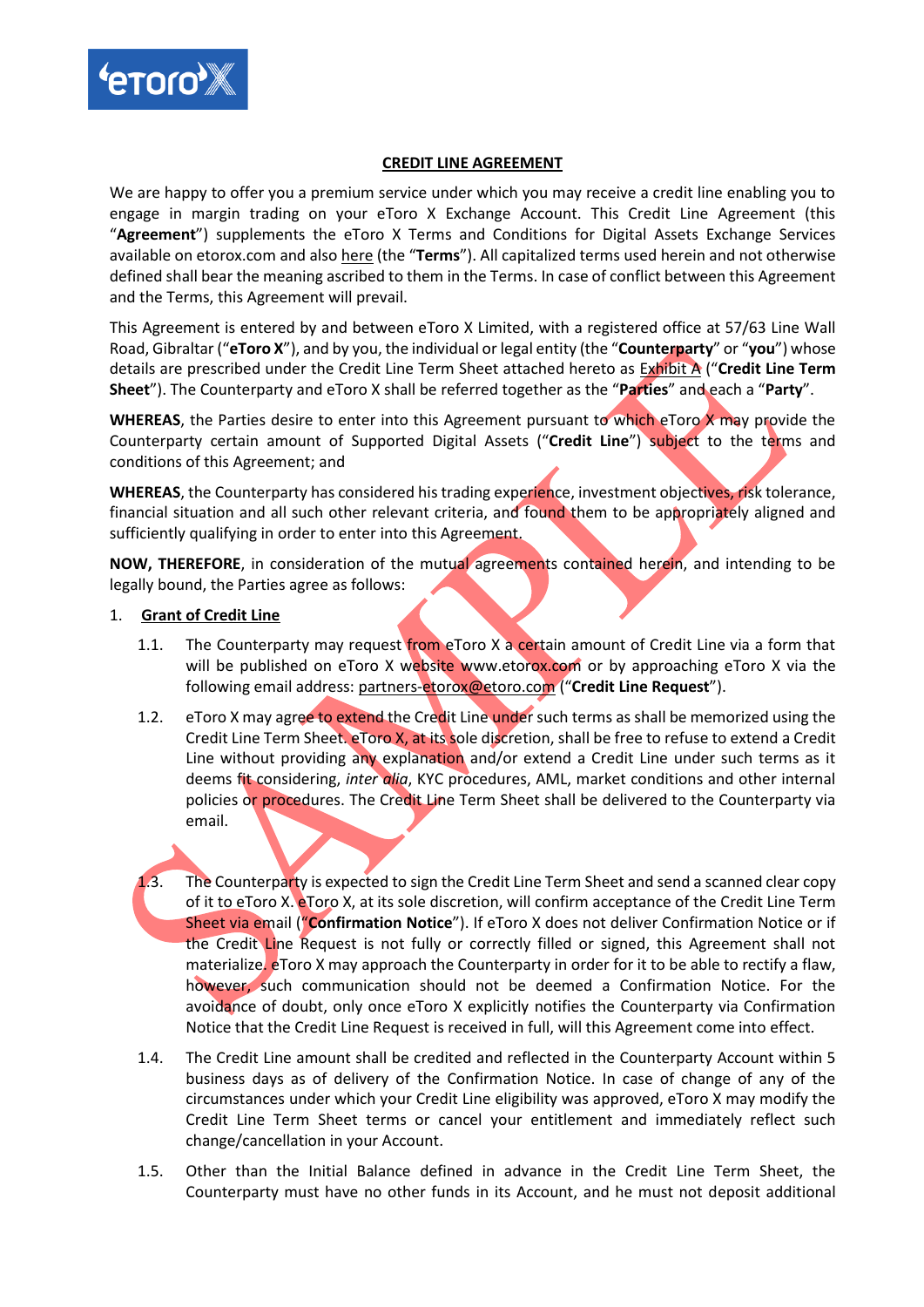funds above the Initial Balance, until the Credit is received in its Account. After the Credit is received in the Counterparty's Account, the Counterparty may deposit additional funds. Failure to comply with these specifications may lead to your account reaching the Margin Liquidation Level.

# 2. **Non-Withdrawable Account; Collateral**

- 2.1. Notwithstanding anything to the contrary in the Terms, once the Counterparty signs the Credit Line Term Sheet, the initial Balance together with the Credit and any other current or future assets in the Counterparty's Account ("Account Balance Value") may only be used for trading in the Counterparty's Account and cannot be withdrawn and/or transferred other than in accordance with section 3.2.
- 2.2. For the avoidance of doubt, you will not be entitled to withdraw funds from your Account unless: (i) you have added assets to your Account or gained profits in excess of your Margin Call Level (as defined below), and (i) such withdrawal shall not reduce the ratio of your Margin Level, and (ii) eToro X has approved and confirmed to you in writing that you may withdraw the requested amount of funds from your Account.
- 2.3. The then current Balance shall be used as a collateral for securing Counterparty's obligations in respect of this Agreement during its term and specifically in order to ensure your repayment of the Credit Amount. Counterparty hereby pledges with, assigns to, and grants eToro X a continuing first priority security interest in, and a lien upon, the Balance in the Account.

# 3. **Margin and the Liquidation of Assets**

3.1. eToro X systems will continuously track your Account in order to calculate a ratio ("**Margin Level**") determined as follows:

# **Margin Level = Margin Value/Account Balance Value.**

Margin Value = Account Balance Value - Account Credit Value.

Account Balance Value = Sum of the Balance Values for all coins in the Account.

Balance Value(x) = (balance(x) \* MIP(x) \* price(x)).

Balance $(x)$  = The total amount of a specified coin in the Account.

Account Credit Value = Sum of the Credit Values for all coins in the Account.

Credit Value(x) = (credit(x) \* MIP(x) \* price(x))

 $Credit(x) =$  Amount of coin x credited to the Counterparty.

### **Margin Call Level = The ratio defined in advance in the Credit Line Term Sheet.**

**Margin Liquidation Level = the ratio defined in advance in the Credit Line Term Sheet.**

- 3.2. In the event that the Margin Level falls below the ratio of the Margin Call Level, the Counterparty will be required to add more funds in order to increase the ratio back to at least the Margin Call Level.
- 3.3. In the event that the Margin Level falls below the ratio of the Margin Liquidation Level, an Event of Default may be declared by eToro X and eToro X may exercise its right to close some or all of the Counterparty's open Orders and/or exercise its power to withdraw, sell or liquidate all or any part of any assets held in your Account without further notice to you, as further detailed under section 6. eToro X shall be entitled to apply the proceeds of sale or other disposal towards satisfaction of your obligation herein.
- 3.4. All market values are evaluated by eToro X's systems in USD and will be evaluated continuously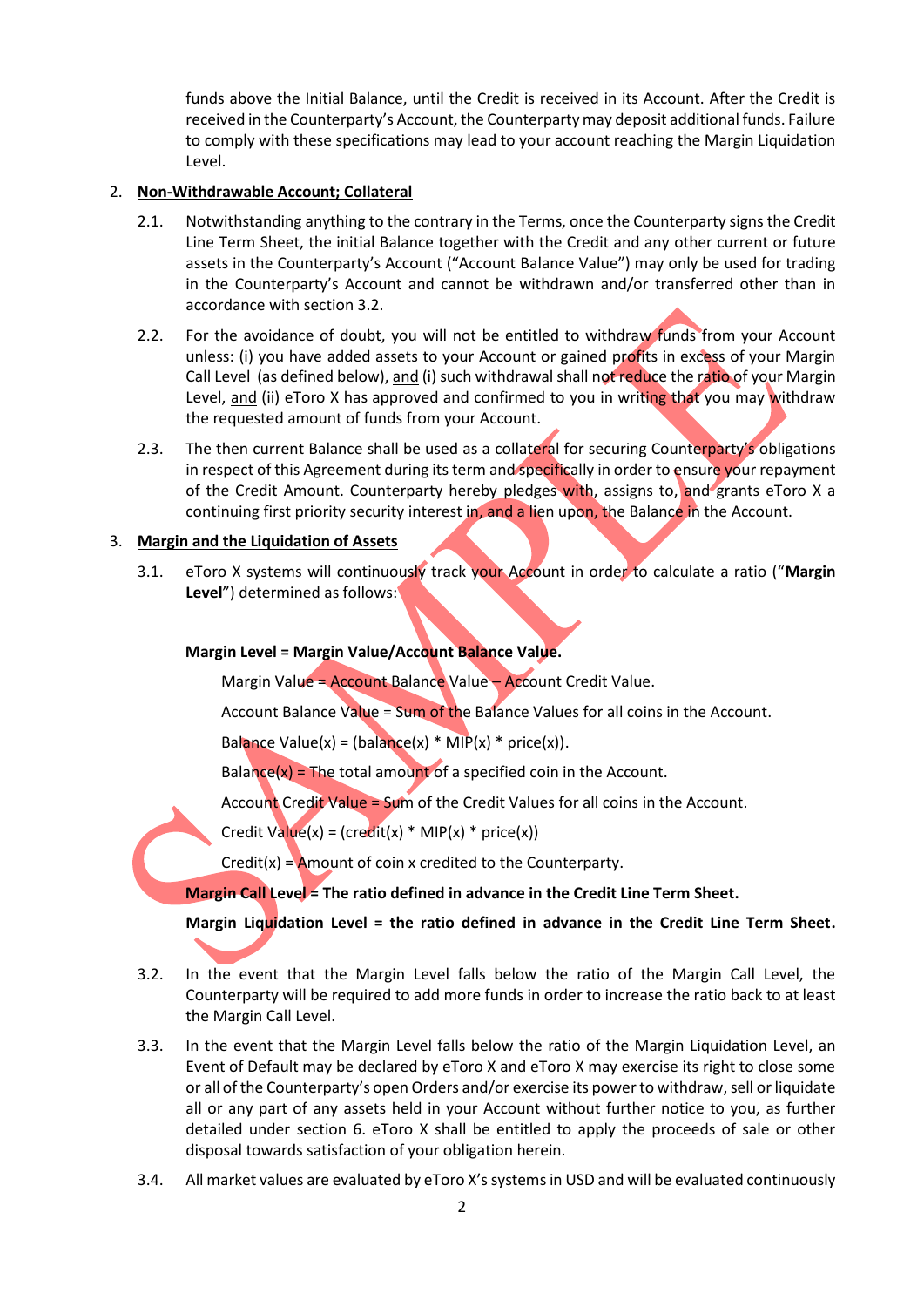throughout the term of this Agreement. The USD/Supported Digital Asset rates shall be determined by eToro X in accordance with the prices available to it at the prevailing time.

- 3.5. All Supported Digital Assets available for trading on eToro X are assigned a margin-impact parameter ("**MIP**"). The MIP is a value between 0 and 1 determining the extent to which the asset can be purchased on margin. If an asset class is denominated with a MIP of 1, the market value of the asset will be evaluated fully as part of the Balance. If an asset is assigned with a MIP of 0.5 (50%) of the asset value will be evaluated as part of the Balance. If an asset is assigned with a MIP of 0, the asset is not evaluated as part of the Balance and thus, it cannot be purchased on credit. Hence, the asset must be purchased with Collateral assets only.
- 3.6. Any other Supported Digital Asset deposited by you into your Account will increase the Margin Level, subject to the MIP of the asset. Deposit of additional funds made for the purpose of the maintenance of the Margin Level will be considered accepted, and the ratio of the Margin Level will increase, only once the deposit was confirmed on the relevant Digital Asset network, blockchain or otherwise, within the currently applicable best-practice expectations for transaction finality. We are not responsible for delays, errors, attempts to transfer nonsupported assets, delays in the transfer of funds from external accounts, blockchain network or other transmission delays or for any other failure of depositing Supported Digital Assets to satisfy your margin requirements. The funds will not count towards meeting the margin requirements until the funds are accepted by us.
- 3.7. Deposits of additional funds made for the purpose of the maintenance of the Margin Level will be subject to the MIP for the Digital Assets deposited to the account.
- 3.8. Notwithstanding the fact that eToro X is not obliged to make Margin Call Level warnings or Margin Liquidation Level warnings prior to declaring an Event of Default and/or prior to exercising its rights hereunder, Margin Call warning or Margin Liquidation Level warning may be made at any time by in-app notification, telephone, voice mail, letter, fax, e-mail or any other means of electronic communication. eToro X shall not be liable for any failure by it to contact the Counterparty or attempt to contact it. If eToro X makes a Margin Call Level warning or Margin Liquidation Level warning, in no way does this waive its rights under this Agreement. Any payment made by or on the Counterparty's behalf in satisfaction of a Margin Call Level warning or Margin Liquidation Level warning must be received by eToro X within the time specified within the Margin Call Level warning or Margin Liquidation Level warning.

# 4. **Interest**

- 4.1. The Credit Line shall bear a monthly interest at such rate as set forth under the Credit Line Term Sheet (the "**Interest**"). eToro X may modify and amend the Interest at its sole discretion. The Counterparty shall be notified of such modification with a 5 days prior notice.
- 4.2. The Interest shall be calculated and deducted from the Counterparty's Account pursuant to eToro X's internal procedures and policies. The Counterparty hereby authorizes eToro X to automatically debit any due Interest from its Account without notice.
- 4.3. Any shortfall resulting from an Interest debit shall be first attributed to the Counterparty's Collateral and therefore may immediately cause a decrease in Margin Level.

#### 5. **Appropriateness Assessment**

We may conduct an initial and/or periodic assessment of your performance against due diligence criteria which may include: (a) your governance and ownership structure; (b) the types of strategies to be undertaken by you; (c) your operational set-up; (d) your historical trading pattern and behavior; (e) your level of expected trading and order volume; (f) your ability to meet your financial obligations to us; (g) your disciplinary history, where available; and (h) any other criteria we determine, in our sole discretion, to be appropriate ("**Appropriateness Assessment**"). You agree to provide us promptly, upon request, with all information or other assistance which we may reasonably request in order to conduct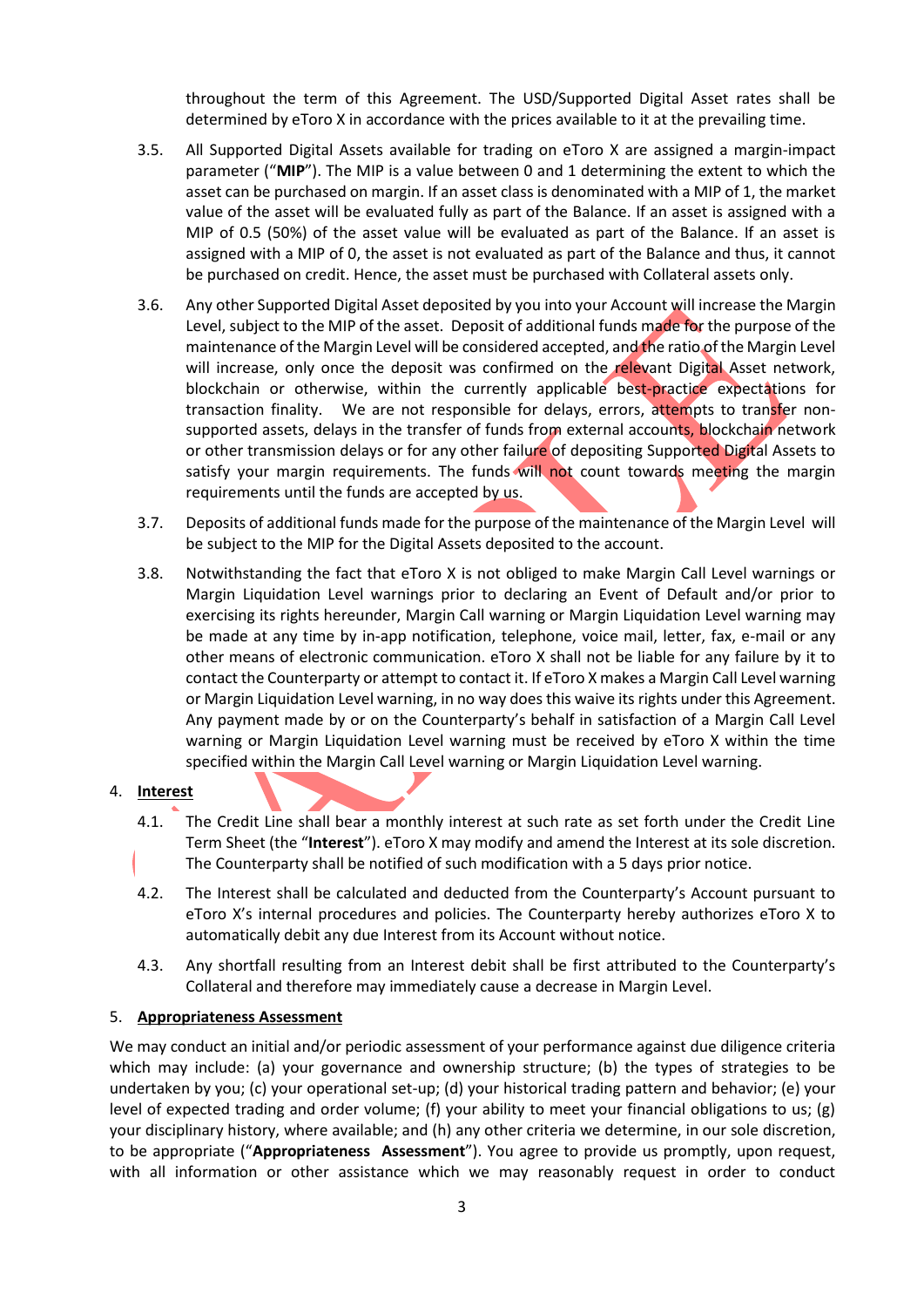Appropriateness Assessments.

### 6. **Termination by Counterparty**

- 6.1. Counterparty shall have the right to terminate this Agreement by providing a 15 days prior written notice to eToro X at partners-etorox@etoro.com, provided, however, that the Counterparty has sufficient amount of Supported Digital Asset required to repay the Account Credit Value, in full and in the same Supported Digital Asset originally provided to Counterparty, unless otherwise agreed by eToro X.
- 6.2. The Account Credit Value shall be deducted from the Counterparty's Account by eToro X or delivered to eToro X wallet address designated in advance, at eToro X's discretion.

# 7. **Termination by eToro X**

eToro X shall have the right to terminate this Agreement without any notice in the following cases (each, an "**Event of Default**"): (a) in case eToro X is required to terminate this Agreement under any applicable law or according to any regulatory demand; (b) in the event that the Margin Level reaches the Margin Liquidation Level and the Counterparty did not comply with its obligations under Section 4; (c) if for any reason eToro X decides to discontinue to provide the Credit Line services; (d) if the Counterparty tries to withdraw or transfer any portion of its Balance without prior approval of eToro or if eToro X otherwise suspects that the Counterparty is trying to breach this Agreement; (e) upon a material adverse change in the business, assets, properties, liabilities (actual or contingent), operations, condition (financial or otherwise) or prospects, of the Counterparty; (f) if the result of eToro X's Due Diligence Assessment is, in eToro X sole discretion, not satisfactory; (g) if eToro X reasonably believes that any representation or warranty made by the Counterparty proves to have been materially incorrect or inaccurate when made; (h) if eToro X believes that the Counterparty has breached any of the terms of this Agreement or the Terms or any other agreement or document made between the Parties; (i) if it is or becomes illegal for the Counterparty to perform its obligations under this Agreement; (j) in case of an issuance of an application, order, resolution or other announcement in relation to the bankruptcy or winding-up proceedings in which the Counterparty is involved; (k) in the event that the Counterparty has not submitted at least one Order during a period of 180 days or more; and (I) in the event that eToro X becomes suspicious that the Counterparty may be engaging in or have engaged in fraudulent, unlawful or improper activity, including, without limitation, money laundering activities, or conducts otherwise in violation of this Agreement or the Terms.

### 8. **Remedies**

- 8.1. In the Event of Default, eToro X shall be entitled to demand immediate repayment of the Account Credit Value and it will be allowed to deduct from your Account the Account Credit Value in addition to any Interest accrued or any other debt you may have under this Agreement which has not yet been paid. For the purpose of the above, eToro X may, without any prior notice, close any and/or all open Orders and/or sell and/or withdraw any of the Counterparty's assets in order to repay its outstanding debt.
- 8.2. In the event that the Counterparty does not have enough assets in its Account in order to reimburse the Account Credit Value full upon termination of this Agreement, it shall be obligated to settle the outstanding debt immediately upon eToro X's demand. The Counterparty shall pay to eToro X upon demand all pre-approved reasonable costs and expenses, including without limitation, reasonable attorneys' fees and court costs incurred by eToro X in connection with the enforcement of its rights hereunder. For each calendar day in excess of the termination date in which the Counterparty has not repaid its debt to eToro X in accordance with this section, the Counterparty shall incur an additional interest of 25% (annualized, calculated daily) of the notional amount of the outstanding debt.
- 8.3. eToro X may deduct any outstanding debt from any other account the Counterparty may have with any of the eToro's Subsidiaries.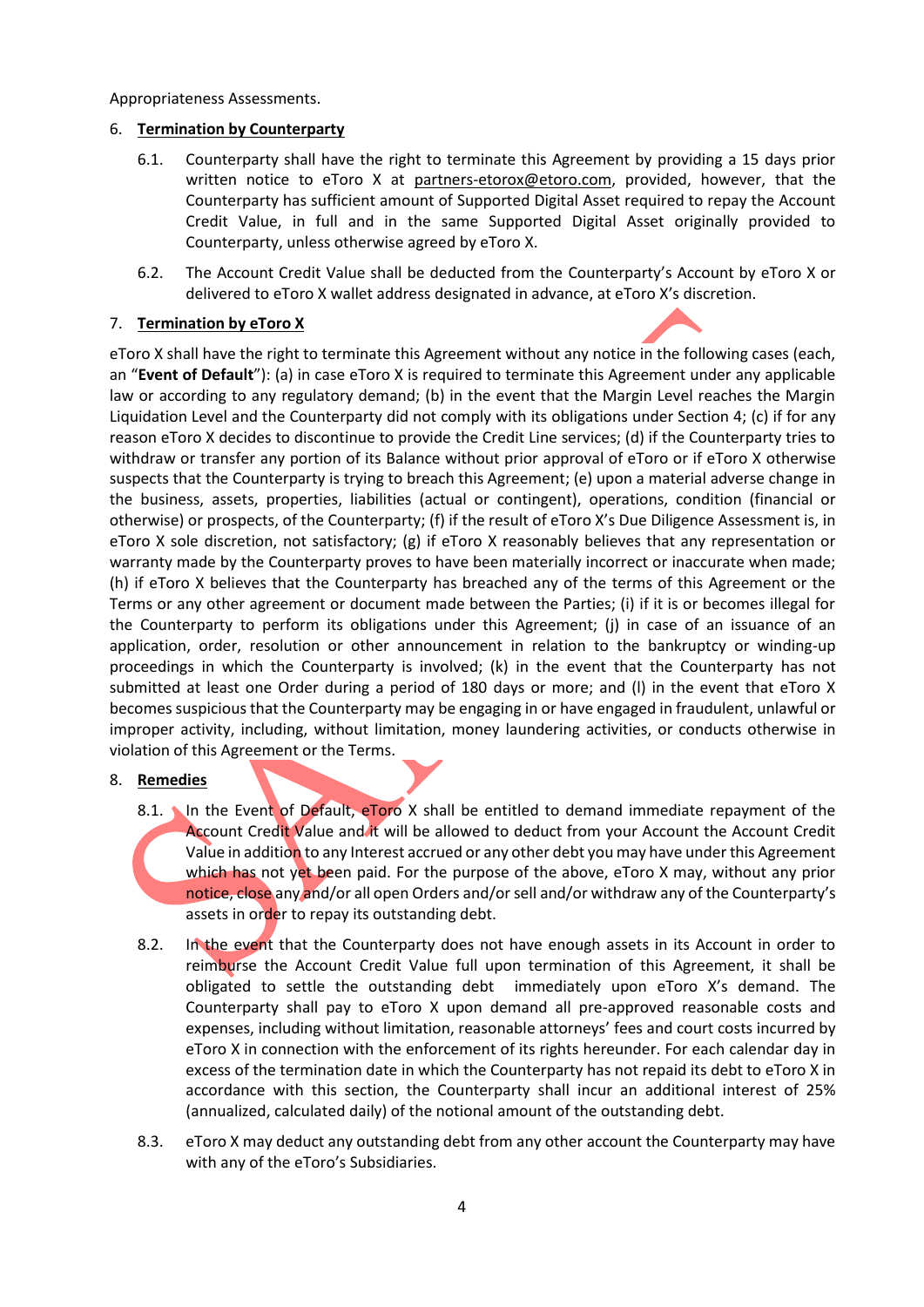# 9. **Risks**

- 9.1. Should the Counterparty decide to , it confirms that is understands and acknowledges the following:
	- (a) Trading with credit may result in proportionately greater either gains or losses. A relatively small movement in the underlying market, any deduction of Interest due from the Collateral or a change in the MIP of a digital asset, can disproportionately effect the Counterparty's Account Balance Value and its compliance with its obligations herein, including but not limited to its obligation to maintain sufficient Margin Level.
	- (b) There is a real possibility that the Counterparty can lose all its Digital Assets and be required to deposit additional funds to maintain its Orders.
	- (c) The Counterparty may be called upon to deposit a substantial additional amount of Collateral, at short or even without notice, to maintain eToro X's Margin Level requirements which may change from time to time.
	- (d) Depositing additional funds will be considered accepted for the purpose of the maintenance of the Margin Level requirements only once such deposit is confirmed on the relevant Digital Asset blockchain six times or to the extent that the transaction can reasonably be considered final in accordance with applicable best-practices. This can potentially cause the ratio of the Margin Level to fall below the Margin Liquidation Level even if the Counterparty has deposited additional funds before the Margin Liquidation Level.
	- (e) The Counterparty has carefully considered its investment objectives, trading experience and risk appetite. The Counterparty is solely responsible for all its risks, financial resources that it uses and for the chosen trading strategy and it understands that it is responsible for all the losses suffered to its Account Balance Value.
	- (f) It has read and understood the risks associated with using eToro X Exchange Services as set forth in the Terms.

### 10. **Obligations of the Counterparty**

- 10.1. The Counterparty shall comply with the Terms, including the process of creating its account and provide all the required documents for the KYC process. eToro X is entitled to request any additional document at its sole discretion as may be required from time to time.
- 10.2. The Counterparty acknowledges that eToro X solely decides its Anti-Money Laundering compliance procedures, which may evolve due to the legal and regulatory environment, and that eToro X is not required to inform the Counterparty beforehand. The Counterparty hereby waives any claims against eToro X in this respect.

# 11. **Representations and Warranties of the Parties**

- 11.1. Each Party hereby represents and warrants to the other Party that: (a) if the a Party is a legal entity, it is a company duly organized and validly existing under the laws of the jurisdiction of its incorporation; (b) it has full corporate or legal power and authority to consummate the transactions contemplated hereunder; (c) the execution and performance of this Agreement by it has been duly authorized by all necessary actions, and this Agreement has been duly executed and delivered by it; and (d) this Agreement is valid and binding upon it and enforceable in accordance with its terms.
- 11.2. The Counterparty represents to eToro X and acknowledges that: (a) it has good and marketable title to the Collateral, and the Counterparty has the absolute right to sell, assign, convey, transfer and deliver the Collateral. The Collateral are and will remain free and clear of any and all security interests, liens, pledges, claims (pending or threatened), charges, escrows,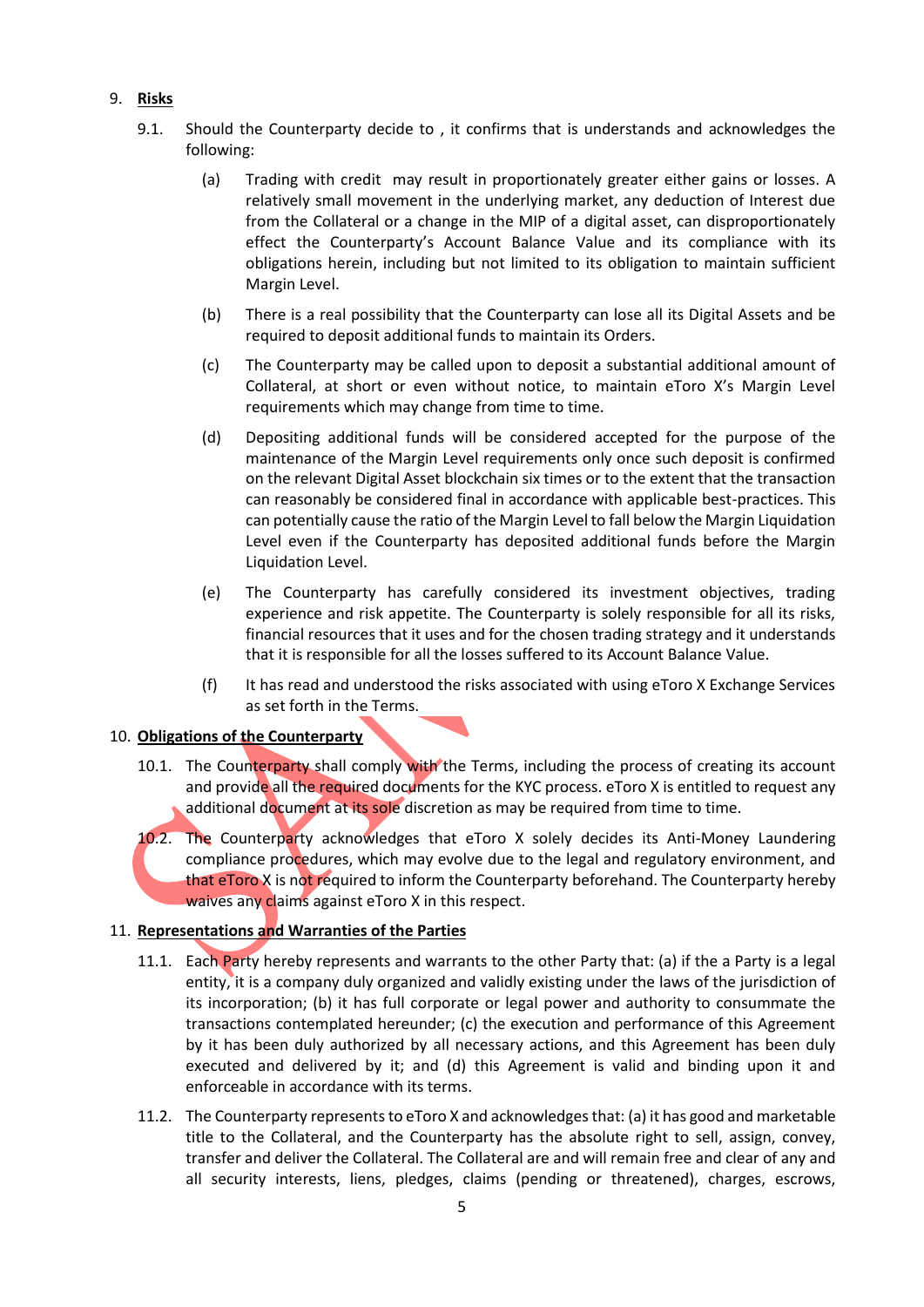encumbrances or similar rights and are free of any other limitation or restriction other then as agreed herein; (b) it has the capacity, experience and understanding necessary to enter into this Agreement, that it has not relied on any statements whether written or oral made by eToro X or any of its representative prior to entering into this Agreement and that it has obtained its own independent legal advice; and (c) it has read and understood section 6 of the Terms which sets out important risk and other disclaimers concerning Tokenized Assets.

### 12. **Miscellaneous**

Each Party shall be responsible for its tax consequences and shall pay all compulsory payments resulting from this Agreement. This Agreement shall be governed by and construed in accordance with the laws of the State of Gibraltar and the courts of Gibraltar will have exclusive jurisdiction. This Agreement constitutes the entire agreement between the Parties hereto with respect to the subject matter hereof and supersedes any prior agreements and understandings relating thereto. Any term of this Agreement may be amended or terminated and the observance of any term hereof may be waived (either prospectively or retroactively and either generally or in a particular instance) with the written consent of eToro X and the Counterparty.

\*\*\*